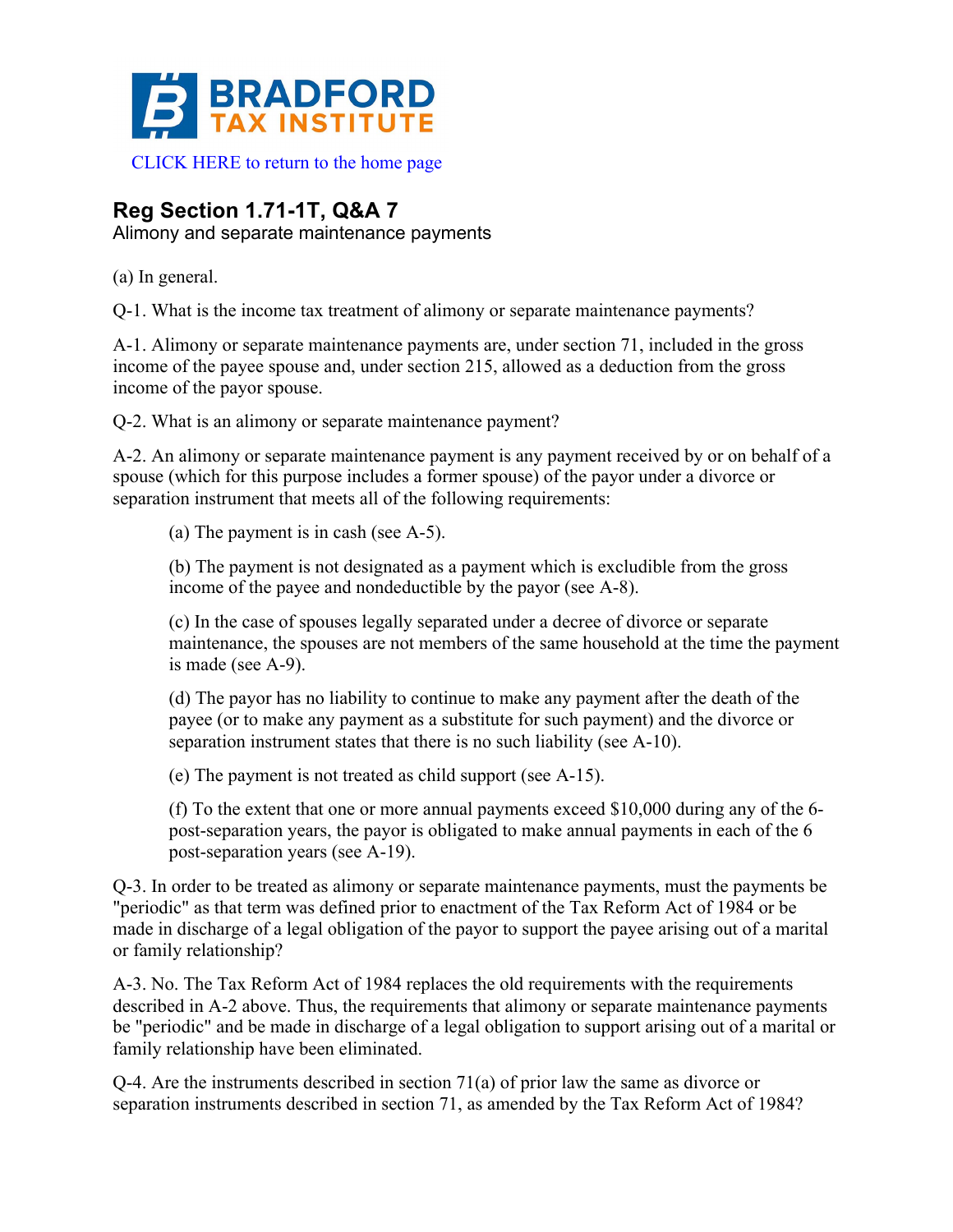(b) Specific requirements.

Q-5. May alimony or separate maintenance payments be made in a form other than cash?

A-5. No. Only cash payments (including checks and money orders payable on demand) qualify as alimony or separate maintenance payments. Transfers of services or property (including a debt instrument of a third party or an annuity contract), execution of a debt instrument by the payor, or the use of property of the payor do not qualify as alimony or separate maintenance payments.

Q-6. May payments of cash to a third party on behalf of a spouse qualify as alimony or separate maintenance payments if the payments are pursuant to the terms of a divorce or separation instrument?

A-6. Yes. Assuming all other requirements are satisfied, a payment of cash by the payor spouse to a third party under the terms of the divorce or separation instrument will qualify as a payment of cash which is received "on behalf of a spouse". For example, cash payments of rent, mortgage, tax, or tuition liabilities of the payee spouse made under the terms of the divorce or separation instrument will qualify as alimony or separate maintenance payments. Any payments to maintain property owned by the payor spouse and used by the payee spouse (including mortgage payments, real estate taxes and insurance premiums) are not payments on behalf of a spouse even if those payments are made pursuant to the terms of the divorce or separation instrument. Premiums paid by the payor spouse for term or whole life insurance on the payor's life made under the terms of the divorce or separation instrument will qualify as payments on behalf of the payee spouse to the extent that the payee spouse is the owner of the policy.

Q-7. May payments of cash to a third party on behalf of a spouse qualify as alimony or separate maintenance payments if the payments are made to the third party at the written request of the payee spouse?

A-7. Yes. For example, instead of making an alimony or separate maintenance payment directly to the payee, the payor spouse may make a cash payment to a charitable organization if such payment is pursuant to the written request, consent or ratification of the payee spouse. Such request, consent or ratification must state that the parties intend the payment to be treated as an alimony or separate maintenance payment to the payee spouse subject to the rules of section 71, and must be received by the payor spouse prior to the date of filing of the payor's first return of tax for the taxable year in which the payment was made.

Q-8. How may spouses designate that payments otherwise qualifying as alimony or separate maintenance payments shall be excludible from the gross income of the payee and nondeductible by the payor?

A-8. The spouses may designate that payments otherwise qualifying as alimony or separate maintenance payments shall be nondeductible by the payor and excludible from gross income by the payee by so providing in a divorce or separation instrument (as defined in section 71(b)(2)). If the spouses have executed a written separation agreement (as described in section 71(b)(2)(B)), any writing signed by both spouses which designates otherwise qualifying alimony or separate maintenance payments as nondeductible and excludible and which refers to the written separation agreement will be treated as a written separation agreement (and thus a divorce or separation instrument) for purposes of the preceding sentence. If the spouses are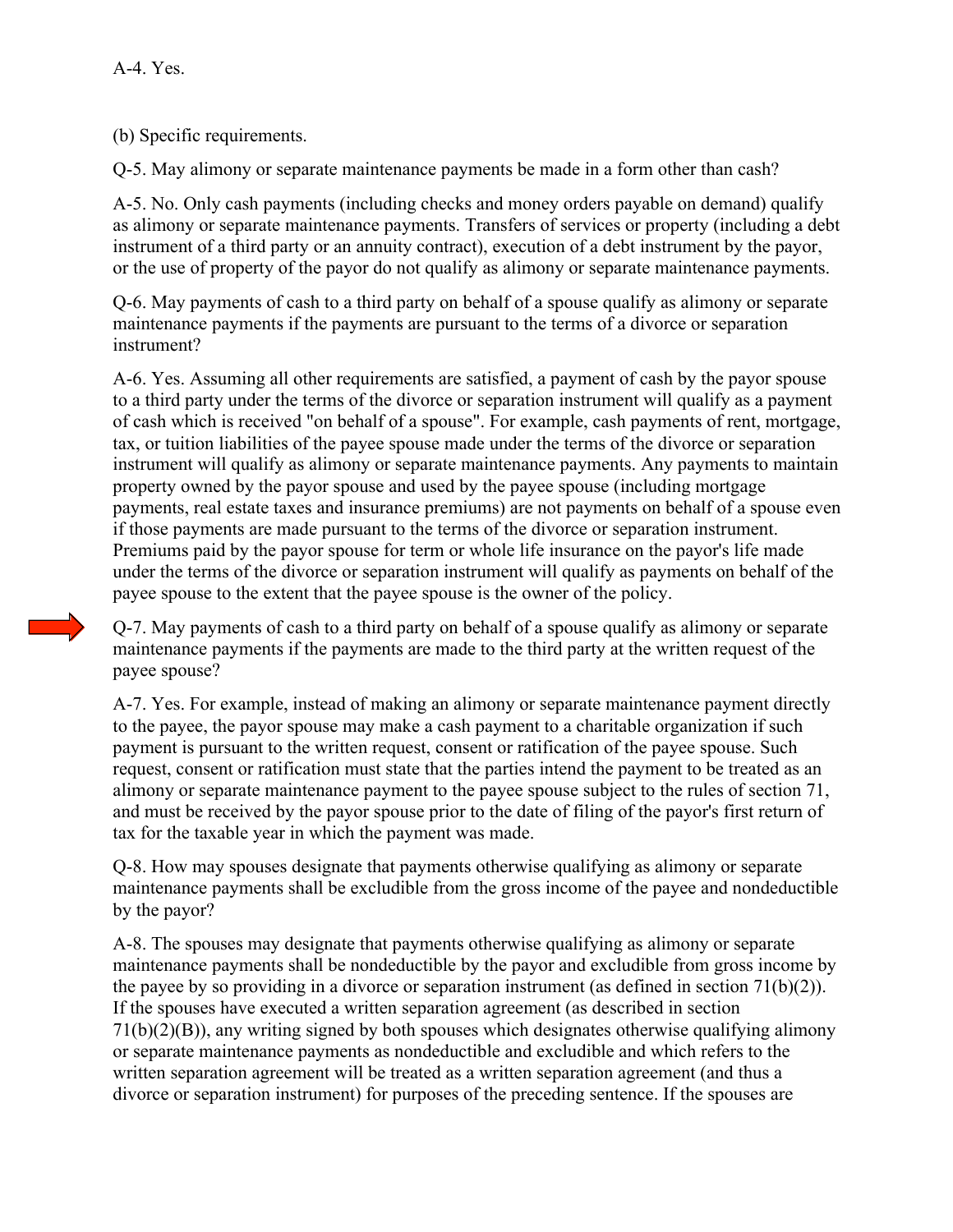subject to temporary support orders (as described in section  $71(b)(2)(C)$ ), the designation of otherwise qualifying alimony or separate payments as nondeductible and excludible must be made in the original or a subsequent temporary support order. A copy of the instrument containing the designation of payments as not alimony or separate maintenance payments must be attached to the payee's first filed return of tax (Form 1040) for each year in which the designation applies.

Q-9. What are the consequences if, at the time a payment is made, the payor and payee spouses are members of the same household?

A-9. Generally, a payment made at the time when the payor and payee spouses are members of the same household cannot qualify as an alimony or separate maintenance payment if the spouses are legally separated under a decree of divorce or of separate maintenance. For purposes of the preceding sentence, a dwelling unit formerly shared by both spouses shall not be considered two separate households even if the spouses physically separate themselves within the dwelling unit. The spouses will not be treated as members of the same household if one spouse is preparing to depart from the household of the other spouse, and does depart not more than one month after the date the payment is made. If the spouses are not legally separated under a decree of divorce or separate maintenance, a payment under a written separation agreement or a decree described in section 71(b)(2)(C) may qualify as an alimony or separate maintenance payment notwithstanding that the payor and payee are members of the same household at the time the payment is made.

Q-10. Assuming all other requirements relating to the qualification of certain payments as alimony or separate maintenance payments are met, what are the consequences if the payor spouse is required to continue to make the payments after the death of the payee spouse?

A-10. None of the payments before (or after) the death of the payee spouse qualify as alimony or separate maintenance payments.

Q-11. What are the consequences if the divorce or separation instrument fails to state that there is no liability for any period after the death of the payee spouse to continue to make any payments which would otherwise qualify as alimony or separate maintenance payments?

A-11. If the instrument fails to include such a statement, none of the payments, whether made before or after the death of the payee spouse, will qualify as alimony or separate maintenance payments.

Example (1). A is to pay B \$10,000 in cash each year for a period of 10 years under a divorce or separation instrument which does not state that the payments will terminate upon the death of B. None of the payments will qualify as alimony or separate maintenance payments.

Example (2). A is to pay B \$10,000 in cash each year for a period of 10 years under a divorce or separation instrument which states that the payments will terminate upon the death of B. In addition, under the instrument, A is to pay B or B's estate \$20,000 in cash each year for a period of 10 years. Because the \$20,000 annual payments will not terminate upon the death of B, these payments will not qualify as alimony or separate maintenance payments. However, the separate \$10,000 annual payments will qualify as alimony or separate maintenance payments.

Q-12. Will a divorce or separation instrument be treated as stating that there is no liability to make payments after the death of the payee spouse if the liability to make such payments terminates pursuant to applicable local law or oral agreement?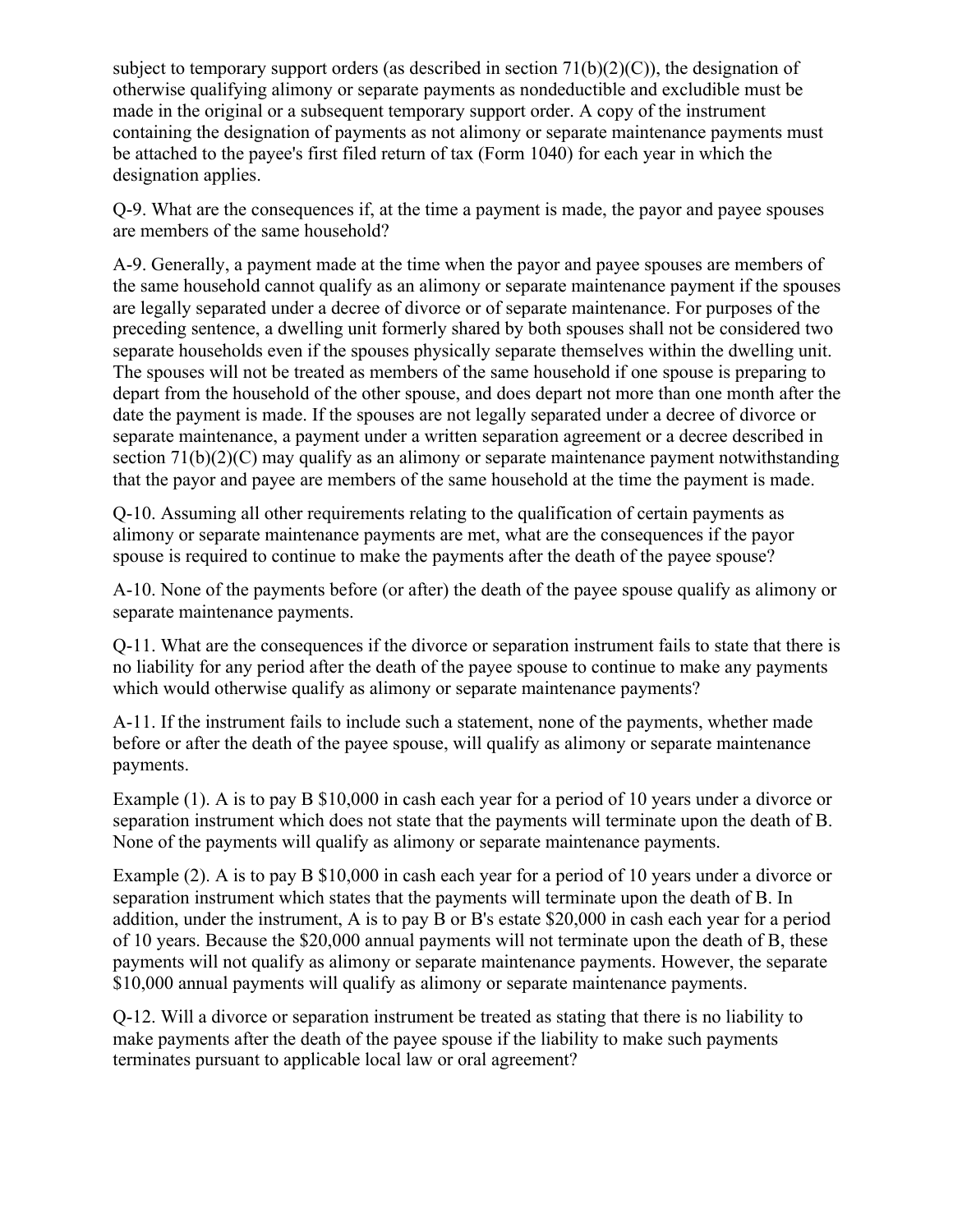A-12. No. Termination of the liability to make payments must be stated in the terms of the divorce or separation instrument.

Q-13What are the consequences if the payor spouse is required to make one or more payments (in cash or property) after the death of the payee spouse as a substitute for the continuation of pre-death payments which would otherwise qualify as alimony or separate maintenance payments?

A-13. If the payor spouse is required to make any such substitute payments, none of the otherwise qualifying payments will qualify as alimony or separate maintenance payments. The divorce or separation instrument need not state, however, that there is no liability to make any such substitute payment.

Q-14. Under what circumstances will one or more payments (in cash or property) which are to occur after the death of the payee spouse be treated as a substitute for the continuation of payments which would otherwise qualify as alimony or separate maintenance payments?

A-14. To the extent that one or more payments are to begin to be made, increase in amount, or become accelerated in time as a result of the death of the payee spouse, such payments may be treated as a substitute for the continuation of payments terminating on the death of the payee spouse which would otherwise qualify as alimony or separate maintenance payments. The determination of whether or not such payments are a substitute for the continuation of payments which would otherwise qualify as alimony or separate maintenance payments, and of the amount of the otherwise qualifying alimony or separate maintenance payments for which any such payments are a substitute, will depend on all of the facts and circumstances.

Example (1). Under the terms of a divorce decree, A is obligated to make annual alimony payments to B of \$30,000, terminating on the earlier of the expiration of 6 years or the death of B. B maintains custody of the minor children of A and B. The decree provides that at the death of B, if there are minor children of A and B remaining, A will be obligated to make annual payments of \$10,000 to a trust, the income and corpus of which are to be used for the benefit of the children until the youngest child attains the age of majority. These facts indicate that A's liability to make annual \$10,000 payments in trust for the benefit of his minor children upon the death of B is a substitute for \$10,000 of the \$30,000 annual payments to B. Accordingly, \$10,000 of each of the \$30,000 annual payments to B will not qualify as alimony or separate maintenance payments.

Example (2). Under the terms of a divorce decree, A is obligated to make annual alimony payments to B of \$30,000, terminating on the earlier of the expiration of 15 years or the death of B. The divorce decree provides that if B dies before the expiration of the 15 year period, A will pay to B's estate the difference between the total amount that A would have paid had B survived, minus the amount actually paid. For example, if B dies at the end of the 10th year in which payments are made, A will pay to B's estate \$150,000 (\$450,000-\$300,000). These facts indicate that A's liability to make a lump sum payment to B's estate upon the death of B is a substitute for the full amount of each of the annual \$30,000 payments to B. Accordingly, none of the annual \$30,000 payments to B will qualify as alimony or separate maintenance payments. The result would be the same if the lump sum payable at B's death were discounted by an appropriate interest factor to account for the prepayment.

(c) Child support payments.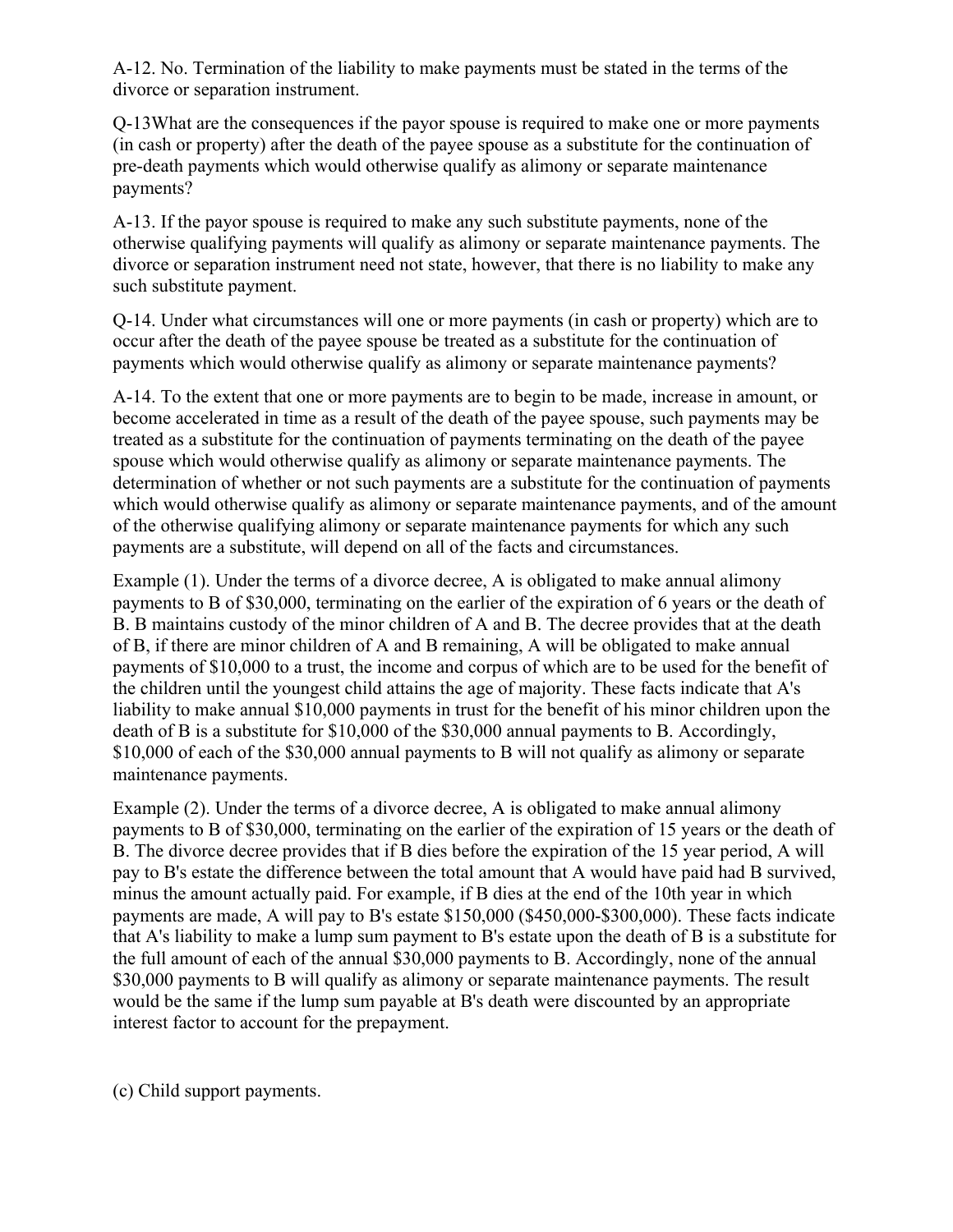Q-15. What are the consequences of a payment which the terms of the divorce or separation instrument fix as payable for the support of a child of the payor spouse?

A-15. A payment which under the terms of the divorce or separation instrument is fixed (or treated as fixed) as payable for the support of a child of the payor spouse does not qualify as an alimony or separate maintenance payment. Thus, such a payment is not deductible by the payor spouse or includible in the income of the payee spouse.

Q-16. When is a payment fixed (or treated as fixed) as payable for the support of a child of the payor spouse?

A-16. A payment is fixed as payable for the support of a child of the payor spouse if the divorce or separation instrument specifically designates some sum or portion (which sum or portion may fluctuate) as payable for the support of a child of the payor spouse. A payment will be treated as fixed as payable for the support of a child of the payor spouse if the payment is reduced (a) on the happening of a contingency relating to a child of the payor, or (b) at a time which can clearly be associated with such a contingency. A payment may be treated as fixed as payable for the support of a child of the payor spouse even if other separate payments specifically are designated as payable for the support of a child of the payor spouse.

Q-17. When does a contingency relate to a child of the payor?

A-17. For this purpose, a contingency relates to a child of the payor if it depends on any event relating to that child, regardless of whether such event is certain or likely to occur. Events that relate to a child of the payor include the following: the child's attaining a specified age or income level, dying, marrying, leaving school, leaving the spouse's household, or gaining employment.

Q-18. When will a payment be treated as to be reduced at a time which can clearly be associated with the happening of a contingency relating to a child of the payor?

A-18. There are two situations, described below, in which payments which would otherwise qualify as alimony or separate maintenance payments will be presumed to be reduced at a time clearly associated with the happening of a contingency relating to a child of the payor. In all other situations, reductions in payments will not be treated as clearly associated with the happening of a contingency relating to a child of the payor.

The first situation referred to above is where the payments are to be reduced not more than 6 months before or after the date the child is to attain the age of 18, 21, or local age of majority. The second situation is where the payments are to be reduced on two or more occasions which occur not more than one year before or after a different child of the payor spouse attains a certain age between the ages of 18 and 24, inclusive. The certain age referred to in the preceding sentence must be the same for each such child, but need not be a whole number of years.

The presumption in the two situations described above that payments are to be reduced at a time clearly associated with the happening of a contingency relating to a child of the payor may be rebutted (either by the Service or by taxpayers) by showing that the time at which the payments are to be reduced was determined independently of any contingencies relating to the children of the payor. The presumption in the first situation will be rebutted conclusively if the reduction is a complete cessation of alimony or separate maintenance payments during the sixth postseparation year (described in A-21) or upon the expiration of a 72-month period. The presumption may also be rebutted in other circumstances, for example, by showing that alimony payments are to be made for a period customarily provided in the local jurisdiction, such as a period equal to one-half the duration of the marriage.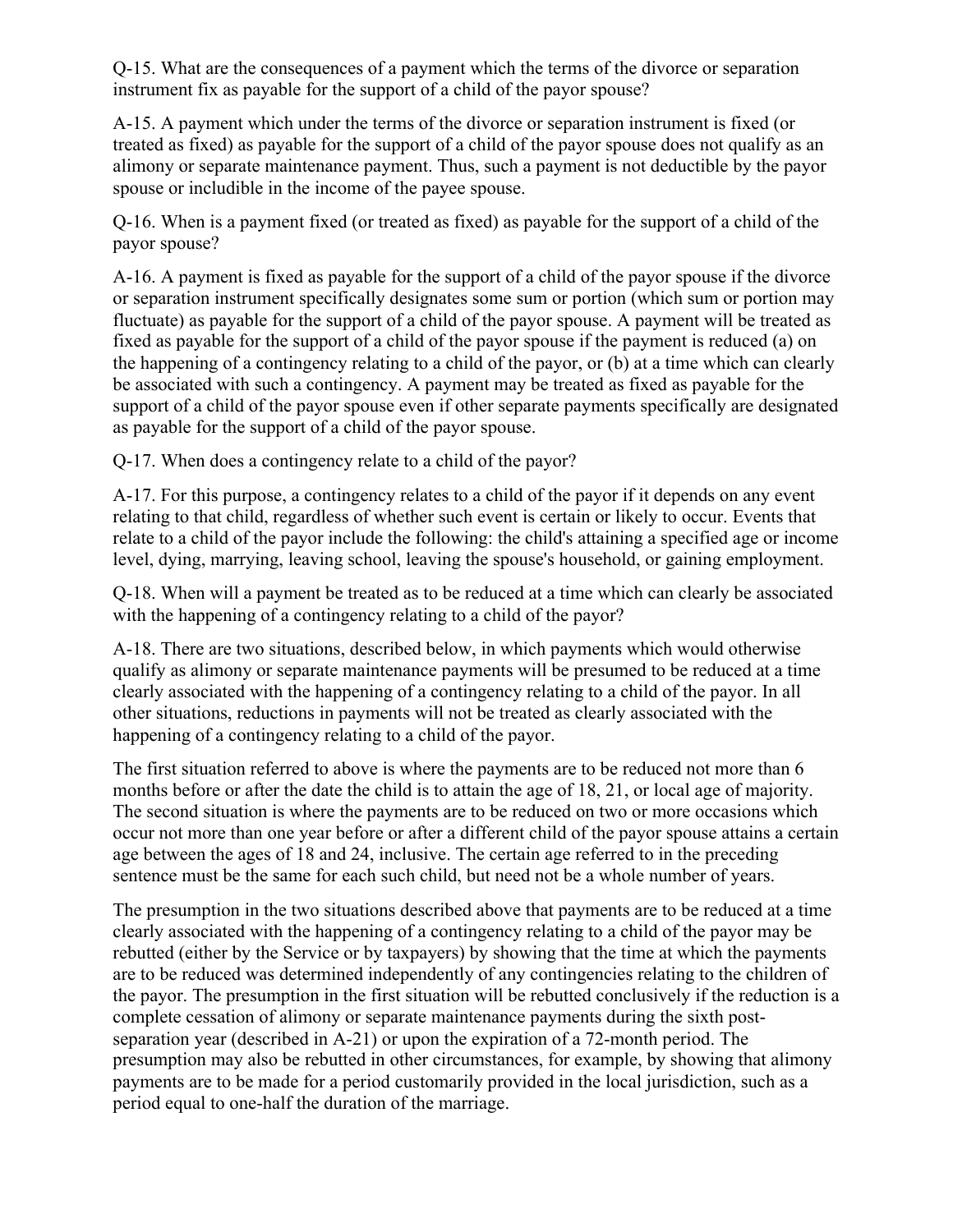Example. A and B are divorced on July 1, 1985, when their children, C (born July 15, 1970) and D (born September 23, 1972), are 14 and 12, respectively. Under the divorce decree, A is to make alimony payments to B of \$2,000 per month. Such payments are to be reduced to \$1,500 per month on January 1, 1991 and to \$1,000 per month on January 1, 1995. On January 1, 1991, the date of the first reduction in payments, C will be 20 years 5 months and 17 days old. On January 1, 1995, the date of the second reduction in payments, D will be 22 years 3 months and 9 days old. Each of the reductions in payments is to occur not more than one year before or after a different child of A attains the age of 21 years and 4 months. (Actually, the reductions are to occur not more than one year before or after C and D attain any of the ages 21 years 3 months and 9 days through 21 years 5 months and 17 days.) Accordingly, the reductions will be presumed to clearly be associated with the happening of a contingency relating to C and D. Unless this presumption is rebutted, payments under the divorce decree equal to the sum of the reduction (\$1,000 per month) will be treated as fixed for the support of the children of A and therefore will not qualify as alimony or separate maintenance payments.

(d) Excess front-loading rules.

Q-19. What are the excess front-loading rules?

A-19. The excess front-loading rules are two special rules which may apply to the extent that payments in any calendar year exceed \$10,000. The first rule is a minimum term rule, which must be met in order for any annual payment, to the extent in excess of \$10,000, to qualify as an alimony or separate maintenance payment (see A-2(f)). This rule requires that alimony or separate maintenance payments be called for, at a minimum, during the 6 "post-separation years". The second rule is a recapture rule which characterizes payments retrospectively by requiring a recalculation and inclusion in income by the payor and deduction by the payee of previously paid alimony or separate maintenance payment to the extent that the amount of such payments during any of the 6 "post-separation years" falls short of the amount of payments during a prior year by more than \$10,000.

Q-20. Do the excess front-loading rules apply to payments to the extent that annual payments never exceed \$10,000?

A-20. No. For example, A is to make a single \$10,000 payment to B. Provided that the other requirements of section 71 are met, the payment will qualify as an alimony or separate maintenance payment. If A were to make a single \$15,000 payment to B, \$10,000 of the payment would qualify as an alimony or separate maintenance payment and \$5,000 of the payment would be disqualified under the minimum term rule because payments were not to be made for the minimum period.

Q-21. Do the excess front-loading rules apply to payments received under a decree described in section  $71(b)(2)(C)?$ 

A-21. No. Payments under decrees described in section 71(b)(2)(C) are to be disregarded entirely for purposes of applying the excess front-loading rules.

Q-22. Both the minimum term rule and the recapture rule refer to 6 "post-separation years". What are the 6 "post separation years"?

A-22. The 6 "post-separation years" are the 6 consecutive calendar years beginning with the first calendar year in which the payor pays to the payee an alimony or separate maintenance payment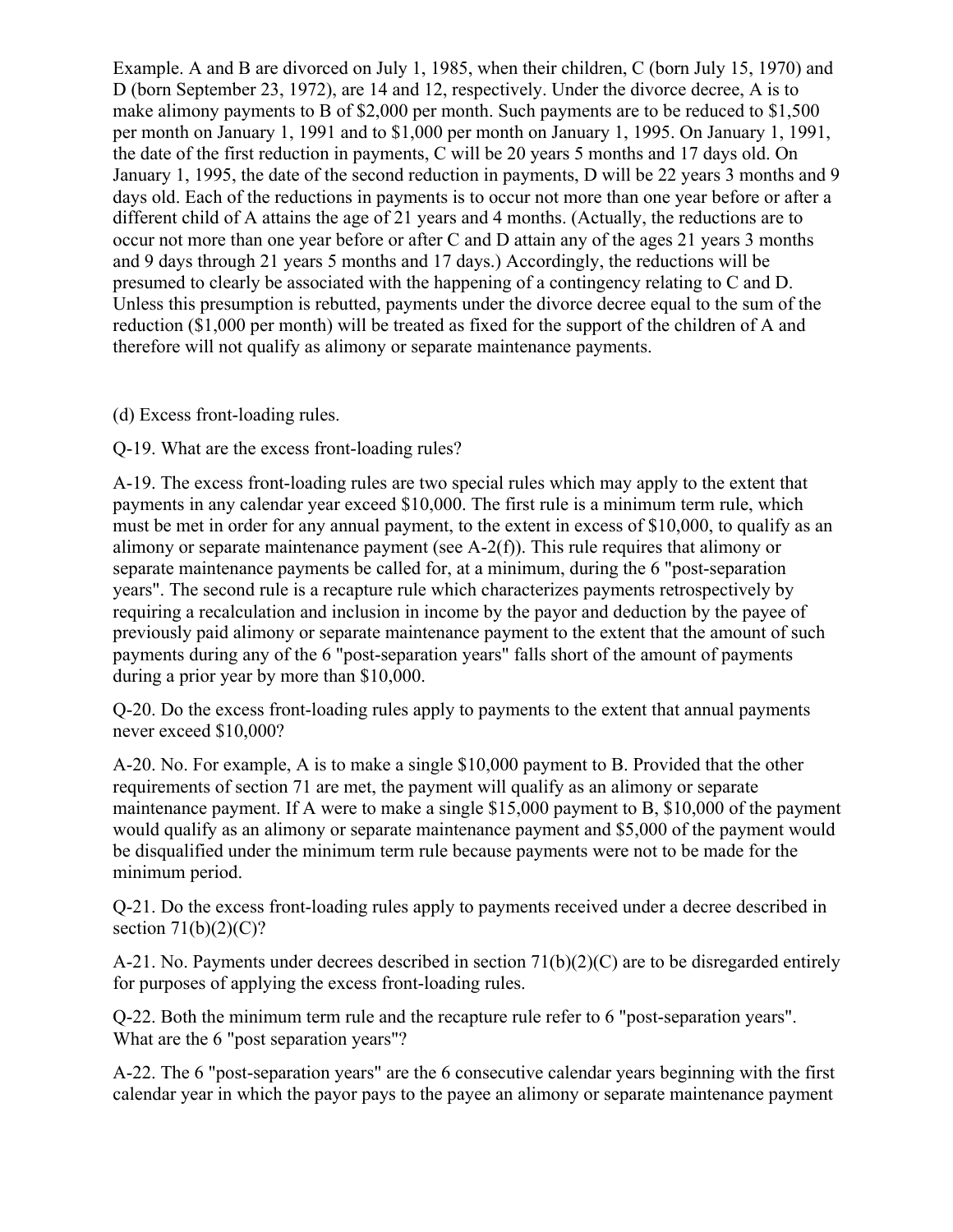(except a payment made under a decree described in section  $71(b)(2)(C)$ ). Each year within this period is referred to as a "post-separation year". The 6-year period need not commence with the year in which the spouses separate or divorce, or with the year in which payments under the divorce or separation instrument are made, if no payments during such year qualify as alimony or separate maintenance payments. For example, a decree for the divorce of A and B is entered in October, 1985. The decree requires A to make monthly payments to B commencing November 1, 1985, but A and B are members of the same household until February 15, 1986 (and as a result, the payments prior to January 16, 1986, do not qualify as alimony payments). For purposes of applying the excess front-loading rules to payments from A to B, the 6 calendar years 1986 through 1991 are post-separation years. If a spouse has been making payments pursuant to a divorce or separation instrument described in section 71(b)(2)(A) or (B), a modification of the instrument or the substitution of a new instrument (for example, the substitution of a divorce decree for a written separation agreement) will not result in the creation of additional post-separation years. However, if a spouse has been making payments pursuant to a divorce or separation instrument described in section 71(b)(2)(C), the 6-year period does not begin until the first calendar year in which alimony or separate maintenance payments are made under a divorce or separation instrument described in section  $71(b)(2)(A)$  or (B).

## Q-23. How does the minimum term rule operate?

A-23. The minimum term rule operates in the following manner. To the extent payments are made in excess of \$10,000, a payment will qualify as an alimony or separate maintenance payment only if alimony or separate maintenance payments are to be made in each of the 6 postseparation years. For example, pursuant to a divorce decree, A is to make alimony payments to B of \$20,000 in each of the 5 calendar years 1985 through 1989. A is to make no payment in 1990. Under the minimum term rule, only \$10,000 will qualify as an alimony payment in each of the calendar years 1985 through 1989. If the divorce decree also required A to make a \$1 payment in 1990, the minimum term rule would be satisfied and \$20,000 would be treated as an alimony payment in each of the calendar years 1985 through 1989. The recapture rule would, however, apply for 1990. For purposes of determining whether alimony or separate maintenance payments are to be made in any year, the possible termination of such payments upon the happening of a contingency (other than the passage of time) which has not yet occurred is ignored (unless such contingency may cause all or a portion of the payment to be treated as a child support payment).

## Q-24. How does the recapture rule operate?

A-24. The recapture rule operates in the following manner. If the amount of alimony or separate maintenance payments paid in any post-separation year (referred to as the "computation year") falls short of the amount of alimony or separate maintenance payments paid in any prior postseparation year by more than \$10,000, the payor must compute an "excess amount" for the computation year. The excess amount for any computation year is the sum of excess amounts determined with respect to each prior post-separation year. The excess amount determined with respect to a prior post-separation year is the excess of (1) the amount of alimony or separate maintenance payments paid by the payor spouse during such prior post-separation year, over (2) the amount of the alimony or separate maintenance payments paid by the payor spouse during the computation year plus \$10,000. For purposes of this calculation, the amount of alimony or separate maintenance payments made by the payor spouse during any post-separation year preceding the computation year is reduced by any excess amount previously determined with respect to such year. The rules set forth above may be illustrated by the following example. A makes alimony payments to B of \$25,000 in 1985 and \$12,000 in 1986. The excess amount with respect to 1985 that is recaptured in 1986 is \$3,000 (\$25,000 − (\$12,000 + \$10,000)). For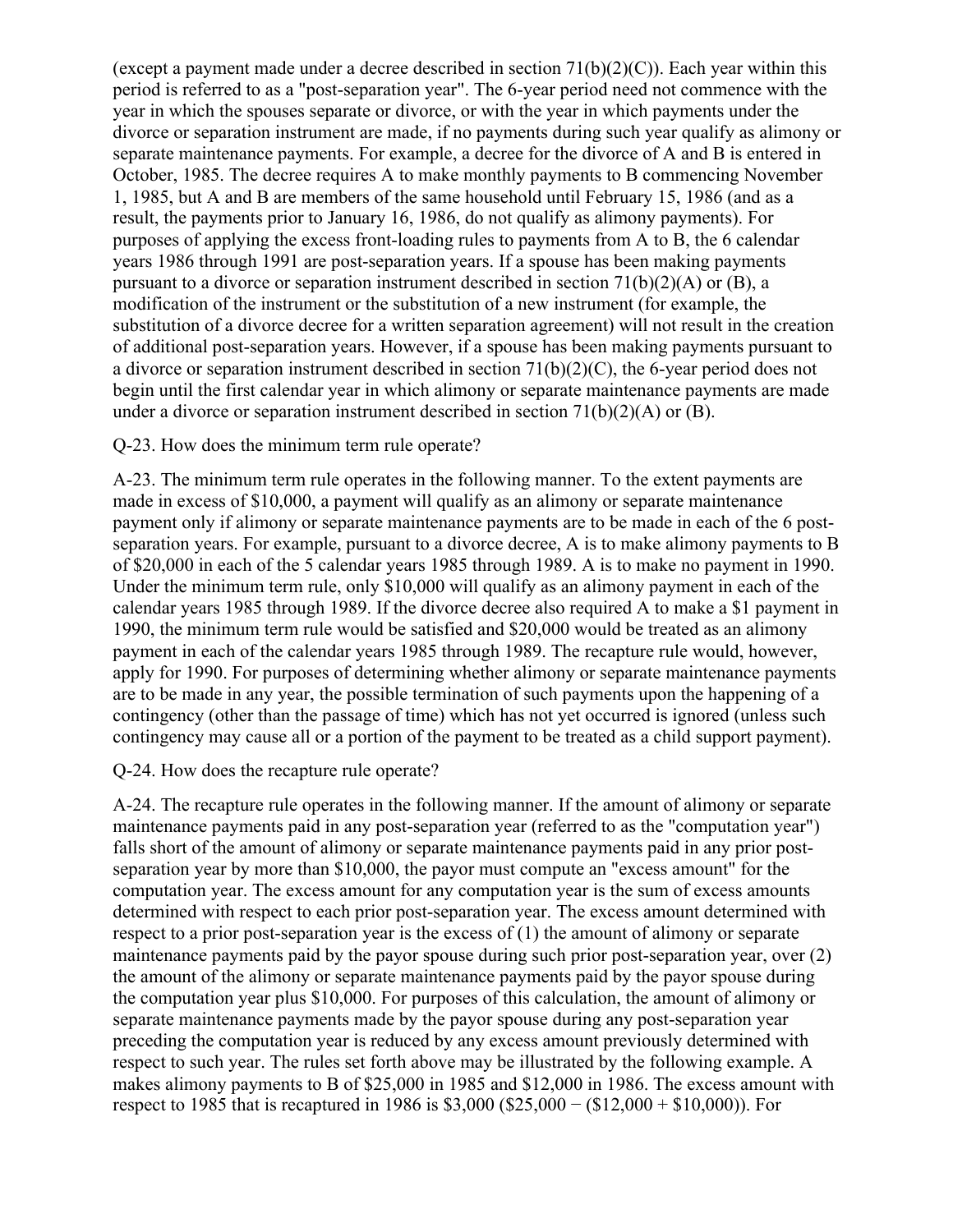purposes of subsequent computation years, the amount deemed paid in 1985 is \$22,000. If A makes alimony payments to B of \$1,000 in 1987, the excess amount that is recaptured in 1987 will be \$12,000. This is the sum of an  $$11,000$  excess amount with respect to 1985 (\$22,000 –  $$1,000 + $10,000$ ) and a \$1,000 excess amount with respect to 1986 (\$12,000 – (\$1,000 + \$10,000)). If, prior to the end of 1990, payments decline further, additional recapture will occur. The payor spouse must include the excess amount in gross income for his/her taxable year beginning with or in the computation year. The payee spouse is allowed a deduction for the excess amount in computing adjusted gross income for his/her taxable year beginning with or in the computation year. However, the payee spouse must compute the excess amount by reference to the date when payments were made and not when payments were received.

Q-25. What are the exceptions to the recapture rule?

A-25. Apart from the \$10,000 threshold for application of the recapture rule, there are three exceptions to the recapture rule. The first exception is for payments received under temporary support orders described in section  $71(b)(2)(C)$  (see A-21). The second exception is for any payment made pursuant to a continuing liability over the period of the post-separation years to pay a fixed portion of the payor's income from a business or property or from compensation for employment or self-employment. The third exception is where the alimony or separate maintenance payments in any post-separation year cease by reason of the death of the payor or payee or the remarriage (as defined under applicable local law) of the payee before the close of the computation year. For example, pursuant to a divorce decree, A is to make cash payments to B of \$30,000 in each of the calendar years 1985 through 1990. A makes cash payments of \$30,000 in 1985 and \$15,000 in 1986, in which year B remarries and A's alimony payments cease. The recapture rule does not apply for 1986 or any subsequent year. If alimony or separate maintenance payments made by A decline or cease during a post-separation year for any other reason (including a failure by the payor to make timely payments, a modification of the divorce or separation instrument, a reduction in the support needs of the payee, or a reduction in the ability of the payor to provide support) excess amounts with respect to prior post-separation years will be subject to recapture.

## (e)Effective dates

Q-26. When does section 71, as amended by the Tax Reform Act of 1984, become effective?

A-26. Generally, section 71, as amended, is effective with respect to divorce or separation instruments (as defined in section 71(b)(2)) executed after December 31, 1984. If a decree of divorce or separate maintenance executed after December 31, 1984, incorporates or adopts without change the terms of the alimony or separate maintenance payments under a divorce or separation instrument executed before January 1, 1985, such decree will be treated as executed before January 1, 1985. A change in the amount of alimony or separate maintenance payments or the time period over which such payments are to continue, or the addition or deletion of any contingencies or conditions relating to such payments is a change in the terms of the alimony or separate maintenance payments. For example, in November 1984, A and B executed a written separation agreement. In February 1985, a decree of divorce is entered in substitution for the written separation agreement. The decree of divorce does not change the terms of the alimony A pays to B. The decree of divorce will be treated as executed before January 1, 1985 and hence alimony payments under the decree will be subject to the rules of section 71 prior to amendment by the Tax Reform Act of 1984. If the amount or time period of the alimony or separate maintenance payments are not specified in the pre-1985 separation agreement or if the decree of